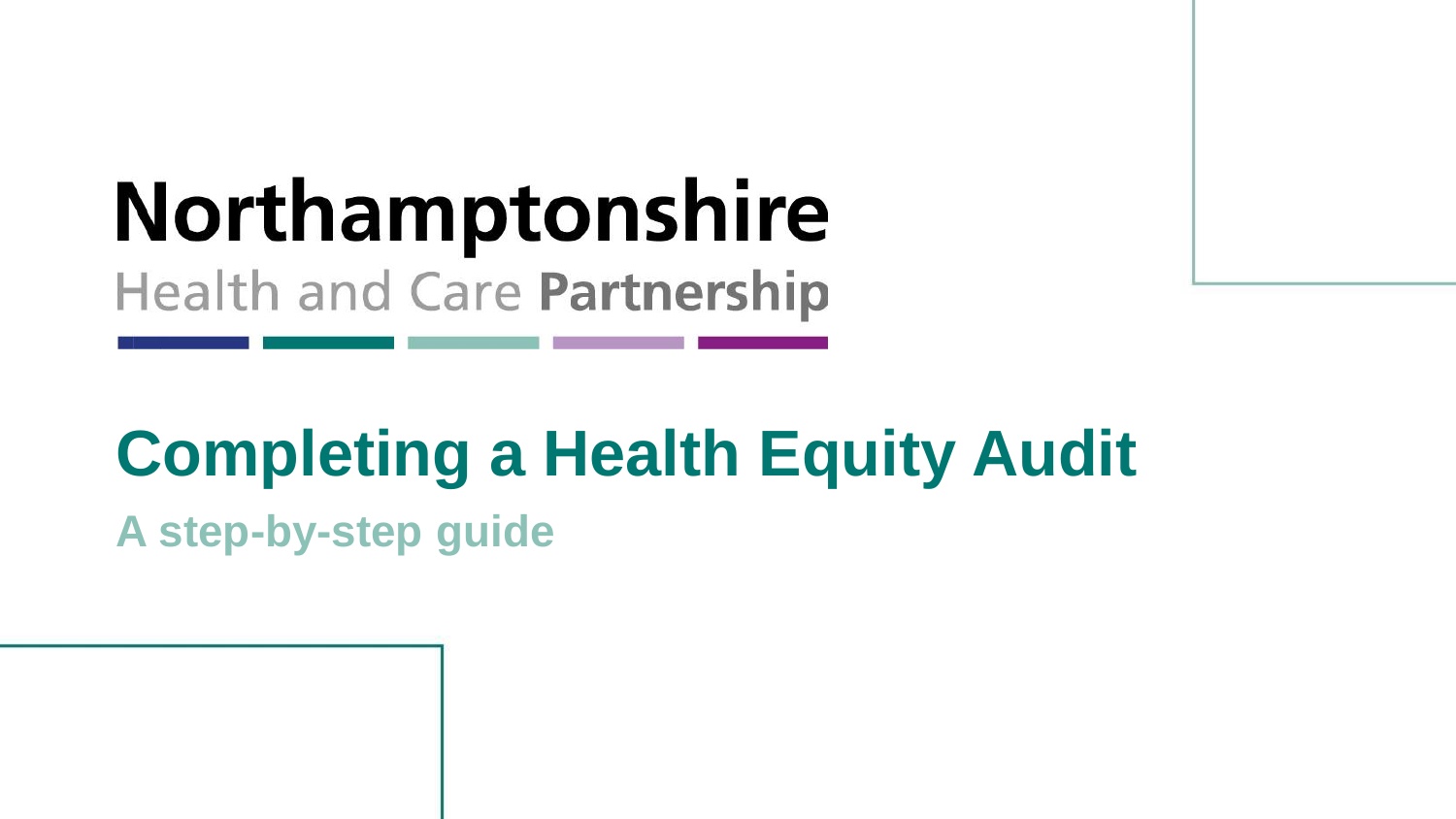## <span id="page-1-0"></span>**Dimensions of health inequalities**

**Health inequalities are 'unfair and avoidable differences in health across populations and between different groups within society' [\(The King's Fund 2020\)](https://www.kingsfund.org.uk/publications/what-are-health-inequalities) .**

The unequal distribution of the social factors which affect our health – such as education, housing and employment – drives inequalities in physical and mental health, reduces people's ability to prevent sickness, or to get treatment when ill health occurs.

These inequalities are complex and rooted in society, but they can also be prevented. The dimensions of inequality also overlap, as illustrated in the graphic opposite.

Socioeconomic groups and Deprivation e.g. unemployed, low income, deprived areas

#### **Inclusion health and** vulnerable groups

e.g. homeless people, Gypsy, Roma and Travellers, sex workers, vulnerable migrants, people who leave prison

#### **Protected characteristics** in the Equality Duty

e.g. age, sex, religion, sexual orientation, disability, pregnancy and maternity

Geography e.g. urban, rural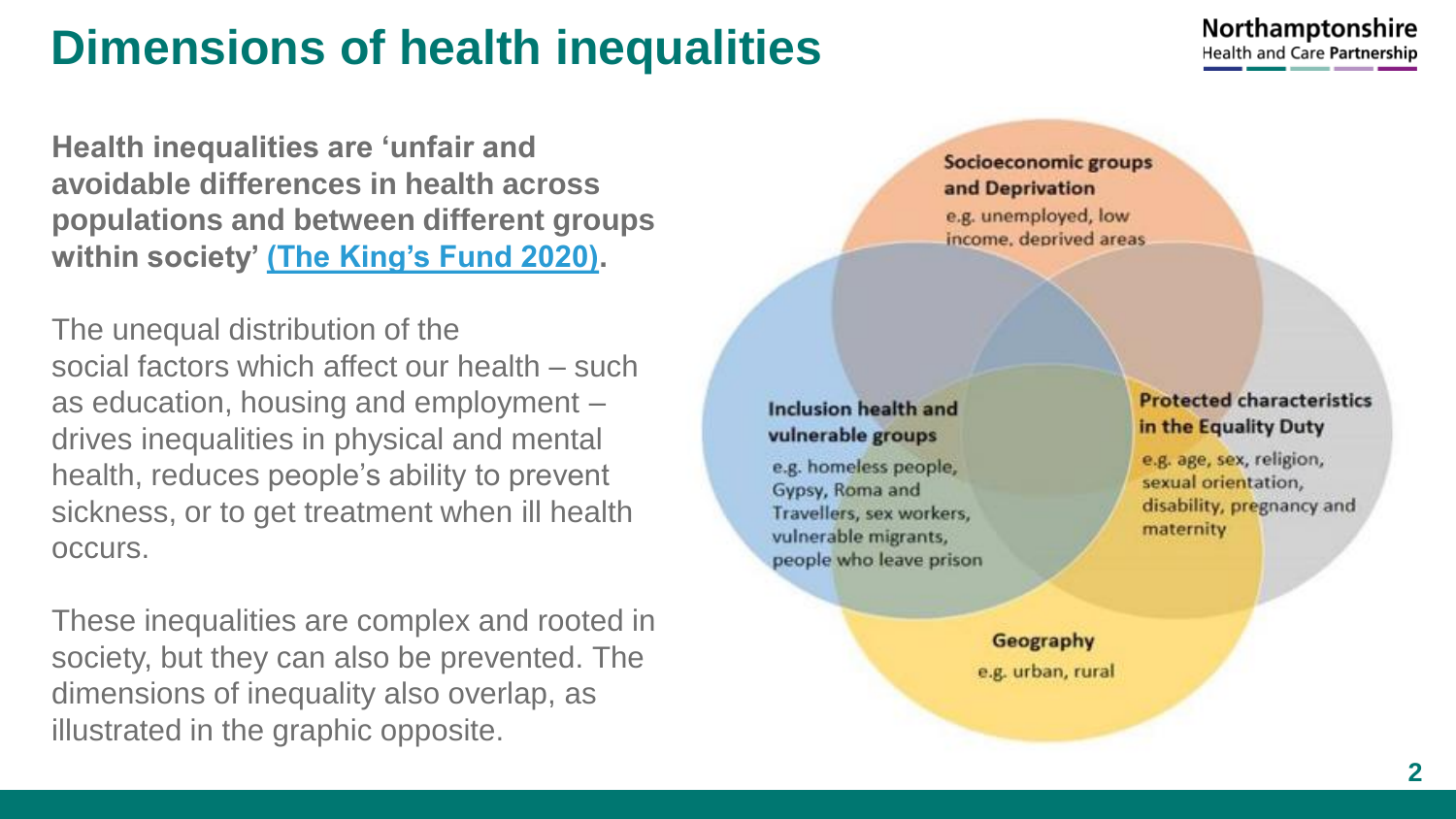## **What is a Health Equity Audit?**

**Everyone should have a fair and just opportunity to be healthy. However, there are many factors that can prevent people from having a healthy life, such as the lack of a safe neighbourhood, poor educational opportunities, insufficient food to eat, difficulty in accessing services.** 

A health equity audit (HEA) is a process that examines how health determinants, access to relevant health services and related outcomes are distributed across the population, and identifies and address inequalities in order to ensure health resources are distributed in relation to the health needs of different groups ([PHE 2021a,](#page-11-0) [DH 2013\)](https://webarchive.nationalarchives.gov.uk/ukgwa/20130107105354/http:/www.dh.gov.uk/prod_consum_dh/groups/dh_digitalassets/@dh/@en/documents/digitalasset/dh_4084139.pdf).

Example: HEA PHE examined health inequity in the National Immunisation Programme. This analysis clearly demonstrated avoidable inequalities in vaccination within some population groups. Community, institutional and policy factors, as well as the health beliefs and knowledge of individuals and within families may lead to inequalities in vaccination [\(PHE 2021b\)](#page-11-0).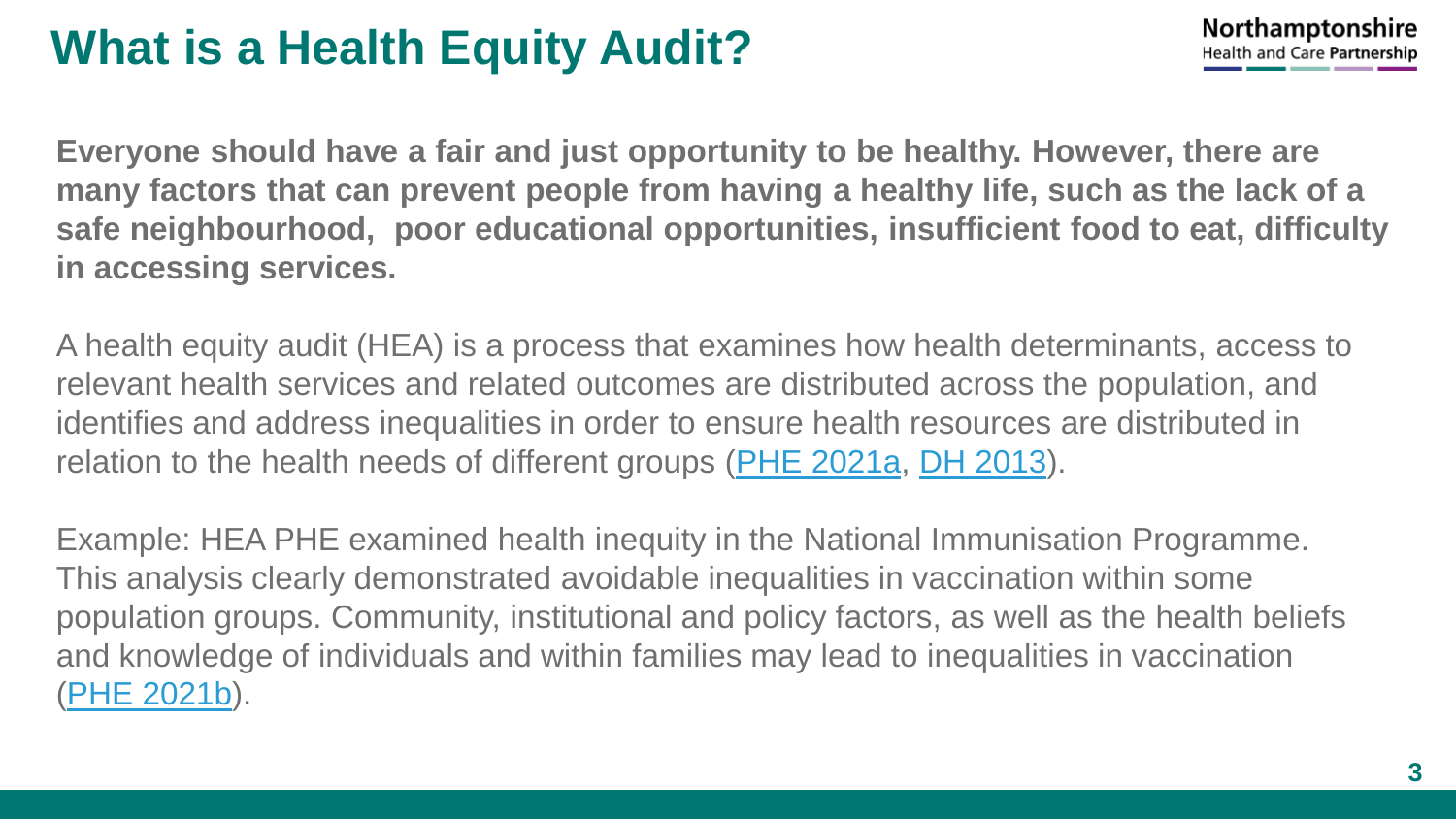### **The Health Equity Audit Cycle**

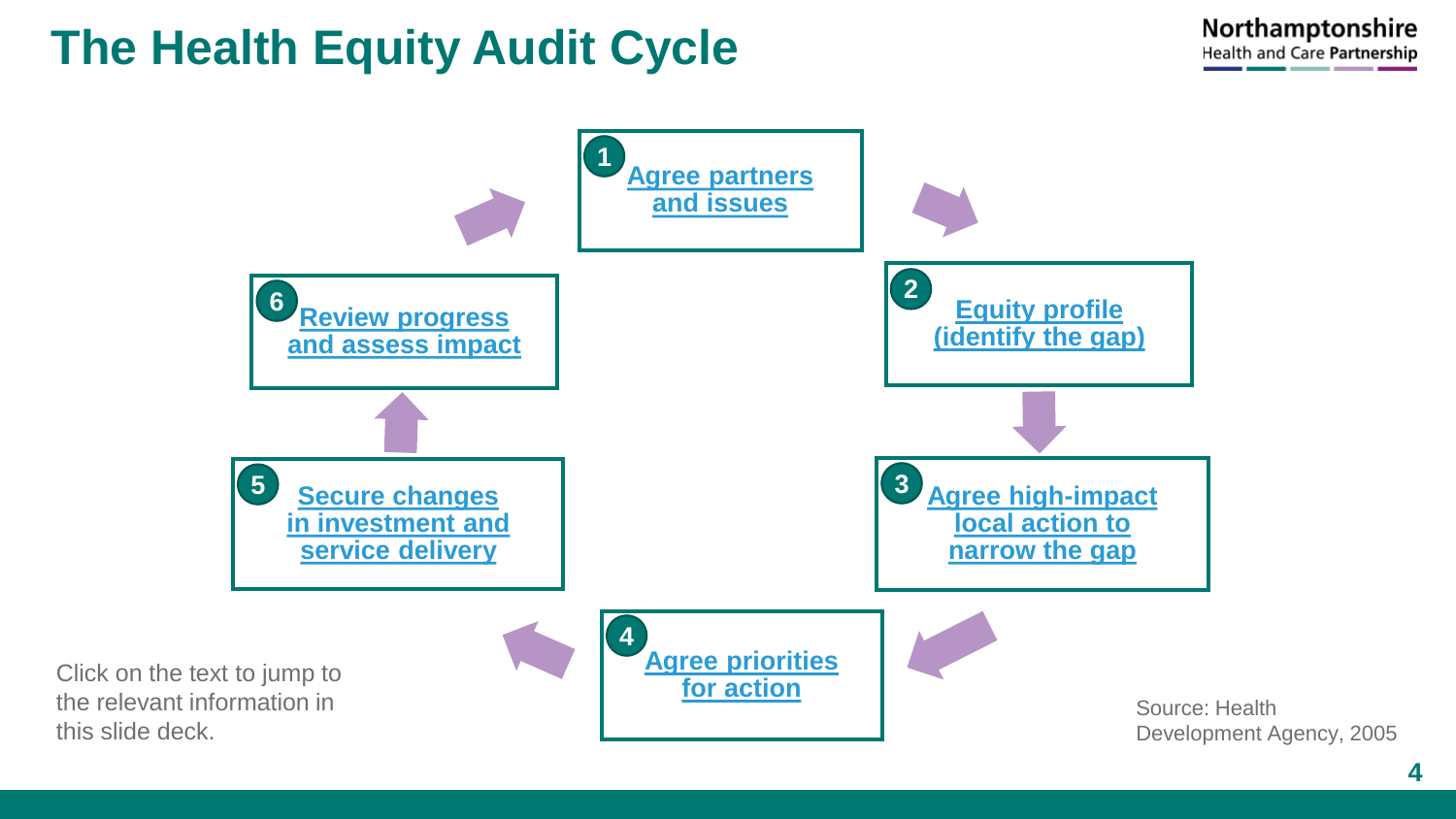# <span id="page-4-0"></span>**Stage 1: Agree partners and issues**

- Determine key partners and engage with them at a strategic level to raise awareness of health inequality and the knowledge of current policy around health inequalities
- Set up a Task and Finish Group
- Define the role of the partners in the health inequality Task and Finish Group
- Define its scope and purpose. To enable actions to be timely, a narrowly defined scope is acceptable, so consider:
	- Target population
	- Inclusion and exclusion criteria
	- Aims of the service
	- Outcomes you will measure

Note: Increases in uptake alone may not indicate a reduction in health inequalities. It is possible for existing inequalities to be masked by an improving picture for overall uptake. You may need statistical support to analyse data. You may need information governance approval to access data. The HEAT and PHE Inequalities Strategy state that inequalities are likely to exist across a range of factors.

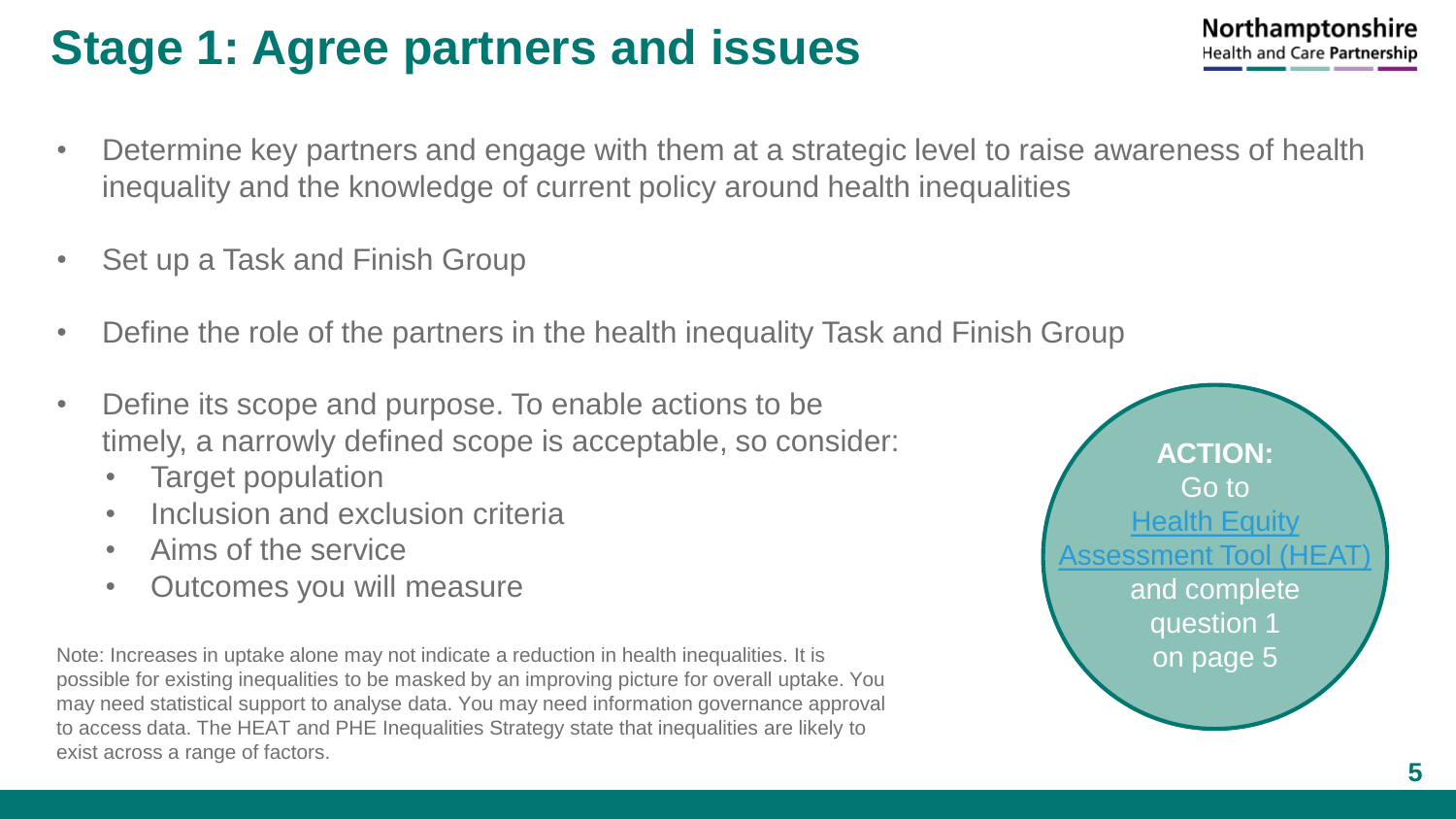# <span id="page-5-0"></span>**Stage 2: Equity profile (identify the gap)**

- Compare the expected demographics of the priority population with the demographics of people using the service
- Understand your priority population: identify key sources of data and evidence (e.g. UKHSA Fingertips tool, NHS RightCare, SHAPE Tool, NHS Digital, integrated household survey, national census, local JSNAs and performance reports)
- Assess [the dimensions of health inequalities in the local area](#page-1-0) and the data quality, e.g. how good is your ethnicity data?
- Examine the service pathway, considering:

### **1) Access**

- How is the service promoted and accessed?
- How are patients identified and invited? Are text messages sent? What about individuals without mobile telephone numbers? Are letters sent?
- What about individuals with no registered address, or those in residential institutions?
- How accessible is the information provided?
- What type of service is offered? Face-to-face or remote?
- What is the location of the service and is it accessible?
- Analyse the service data to understand if there are variations in how people access and outcomes of the service
- Where are the gaps? Which groups are getting poorer uptake and outcomes? What does the evidence tell you about this?

6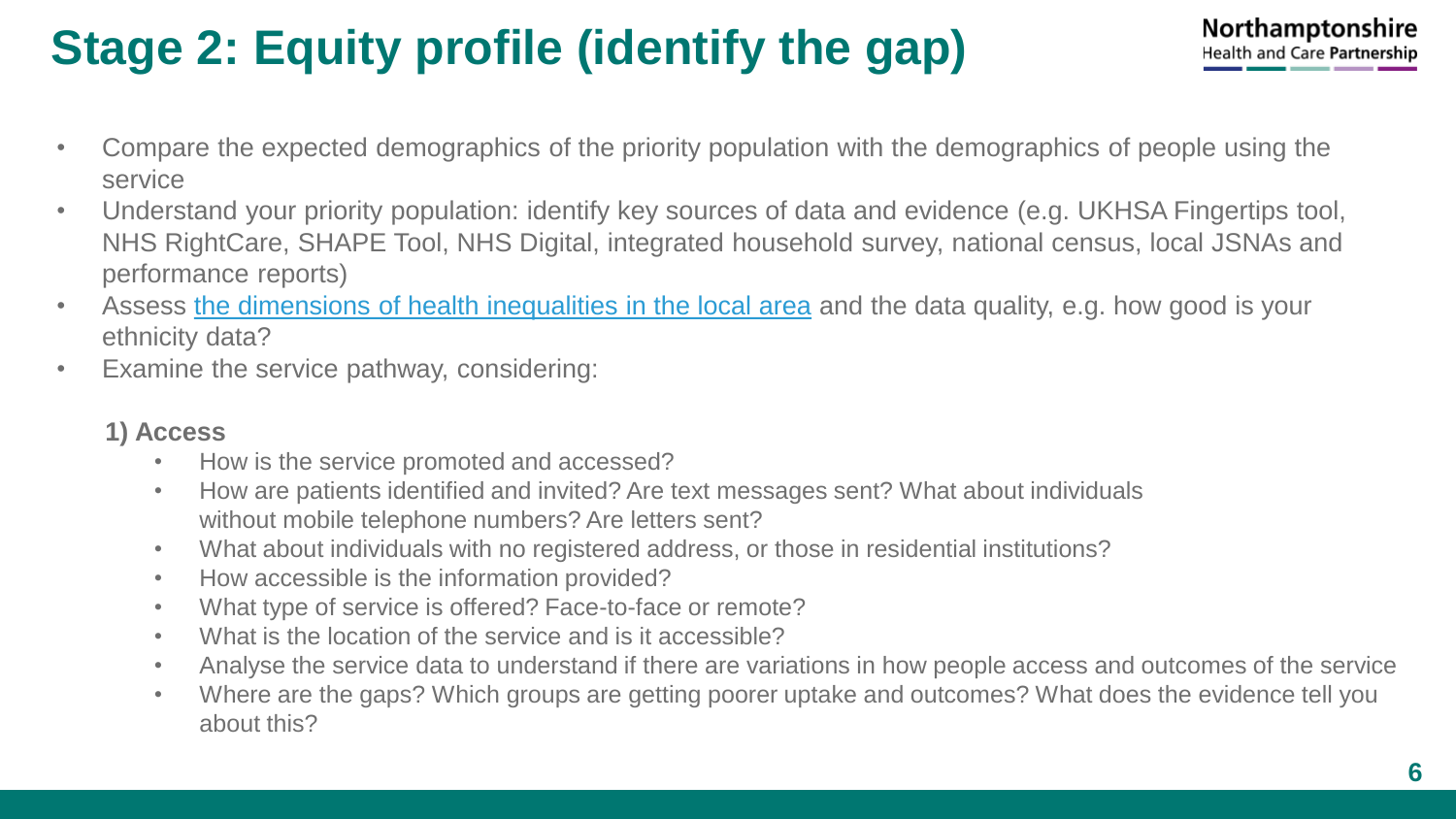# **Stage 2: Equity profile (identify the gap)**

#### **2) Outcomes**

- Consider not only outcomes such as coverage or timeliness of appointments in the population audited, but also overall health outcomes. For example, outcomes might include incidence, morbidity, and survival, if applicable. However, it is important to obtain population level data which might be for a larger geographical footprint because data at smaller area level can show skewed findings.
- In smaller cohorts, small changes in numbers can result in large changes in percentages.

#### **Also consider:**

- any regional variations and factors that may impact on these differences
- patient experience and how that impacts on future attendance
- individuals who have not attended their appointment

Consider the important sources of data you need to identify health inequalities in your work.

Can data be shared, or are legal and ethical approvals required before data sharing?



7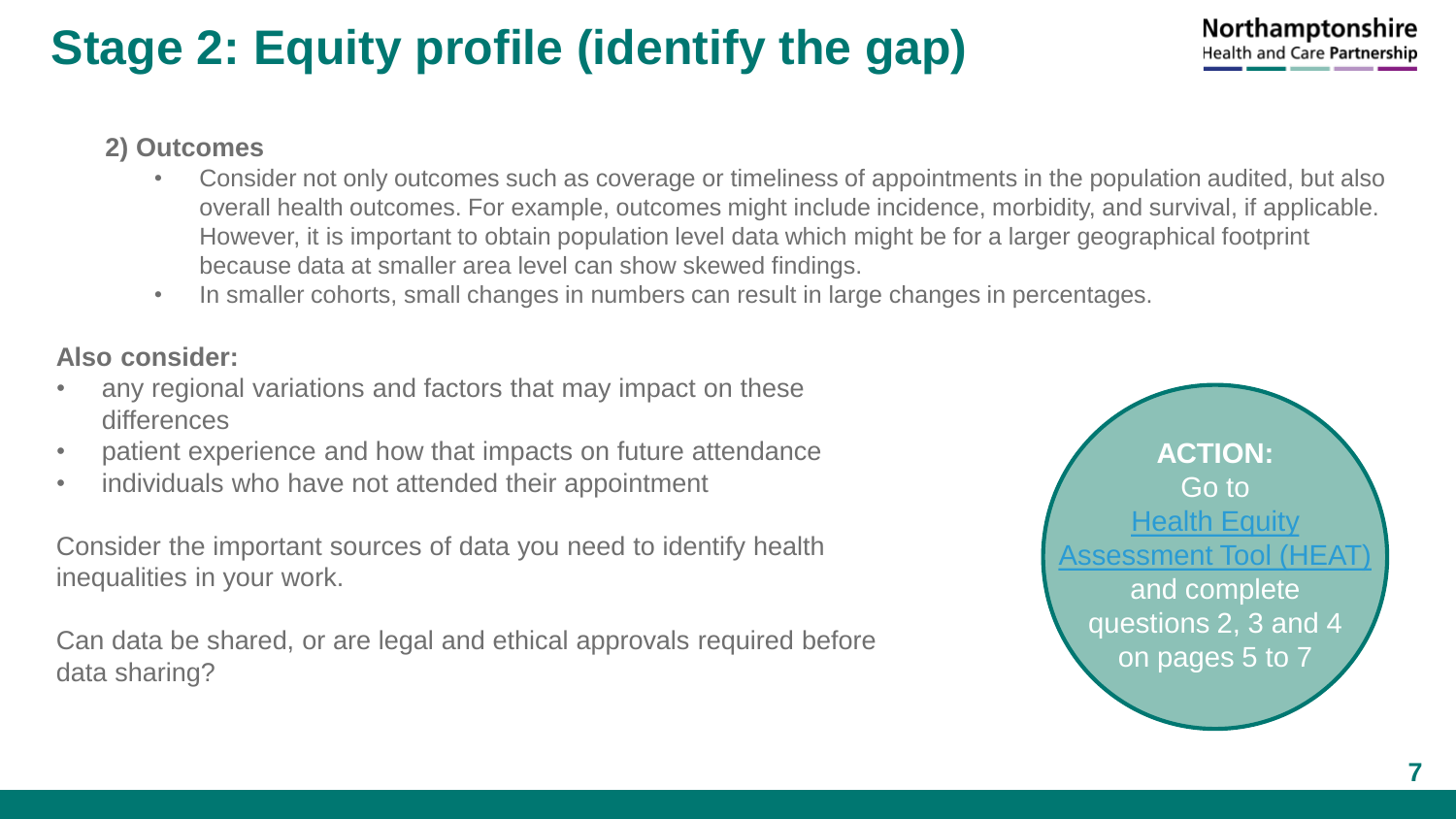#### **Northamptonshire Health and Care Partnership**

## <span id="page-7-0"></span>**Stage 3: Agree high-impact local action to narrow the gap**

**The overarching goal of the Health Equity Audit is to address inequalities. To make a difference, areas identified for priority action must feed into continuous improvement plans.** 

- Identify appropriate actions that help reduce health inequalities based on the information gathered at Stage 2
- Examine opportunities in existing or new contracts to address inequality
- Engage with all partners to develop a joint action
- Develop a plan to engage with target groups and to understand the causes and coproduce solutions to address inequalities through local community links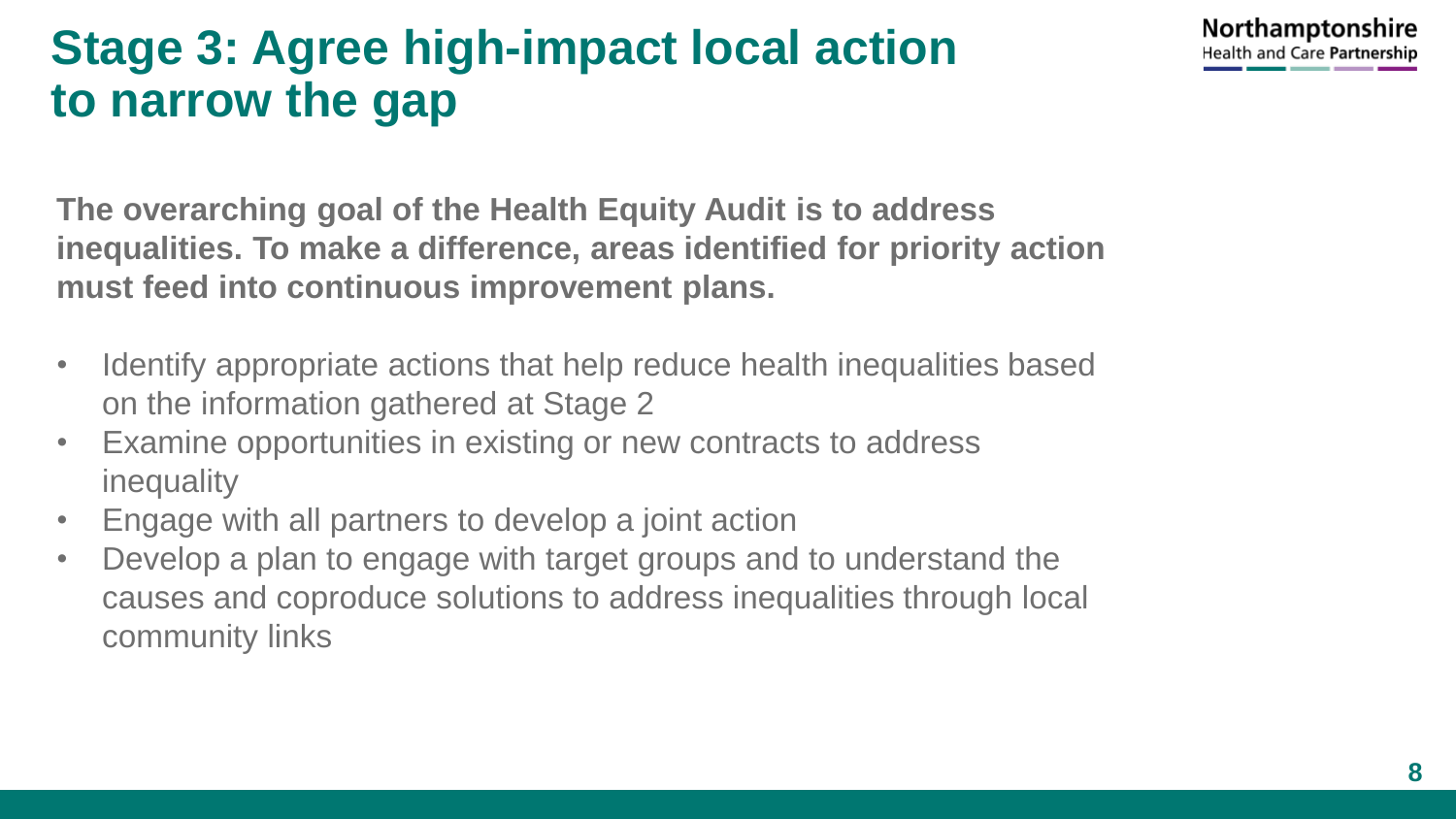# <span id="page-8-0"></span>**Stage 4: Agree priorities for action**

- Identify the action that has the highest impact interventions and the particular areas of greatest local need based on the list of potential actions identified at Stage 3
- Reach agreement of priorities among all partners
- Identify who will take actions
- Inform other local partners of local priorities
- Ensure that actions will address inequalities across the social gradient



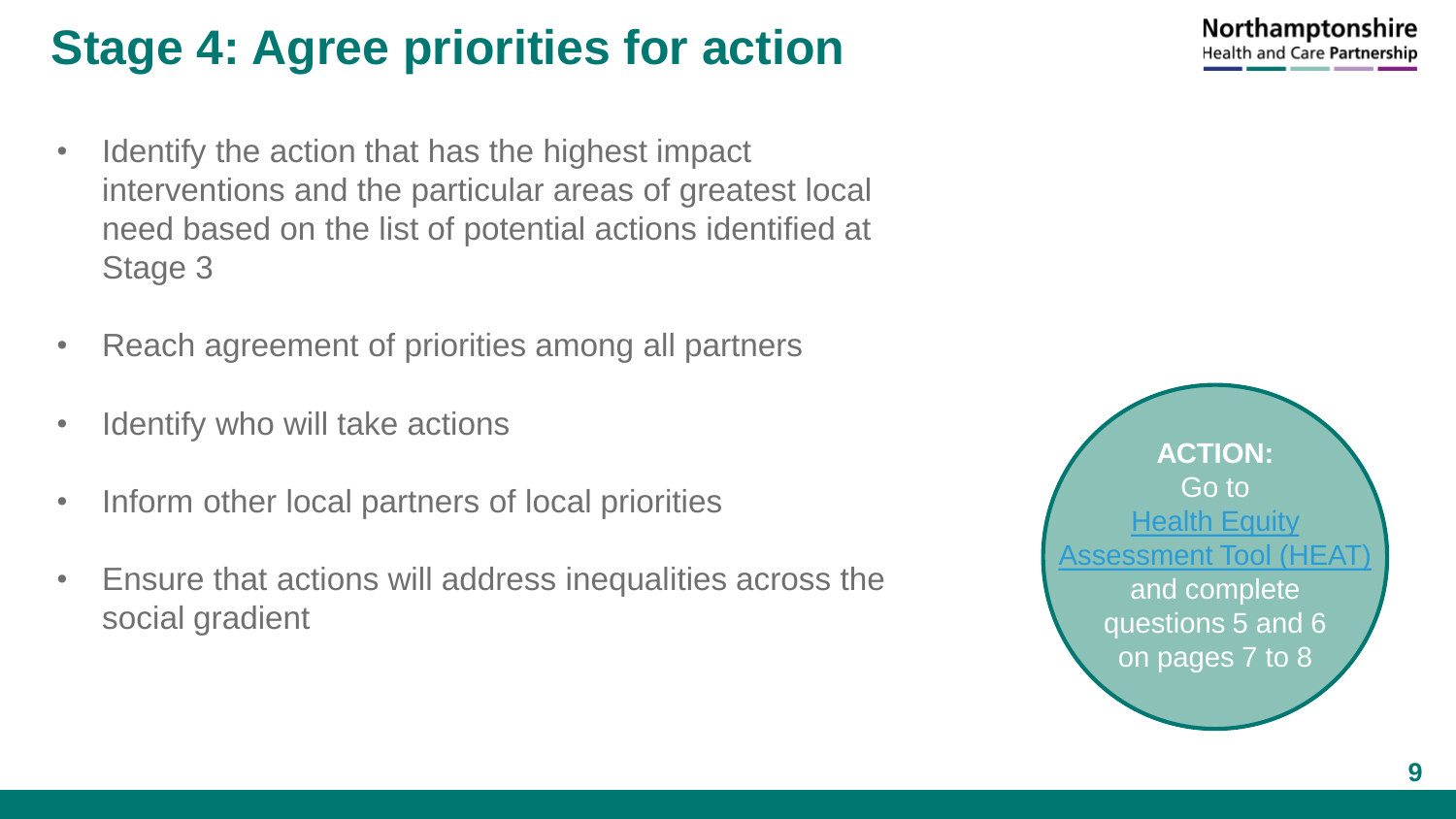### <span id="page-9-0"></span>**Stage 5: Secure changes in investment and service delivery**

- Move resources or change service delivery to address health inequalities
- Re-design local commissioning processes to achieve change
- Influence other partners so they address health inequalities through their services

Northamptonshire **Health and Care Partnership**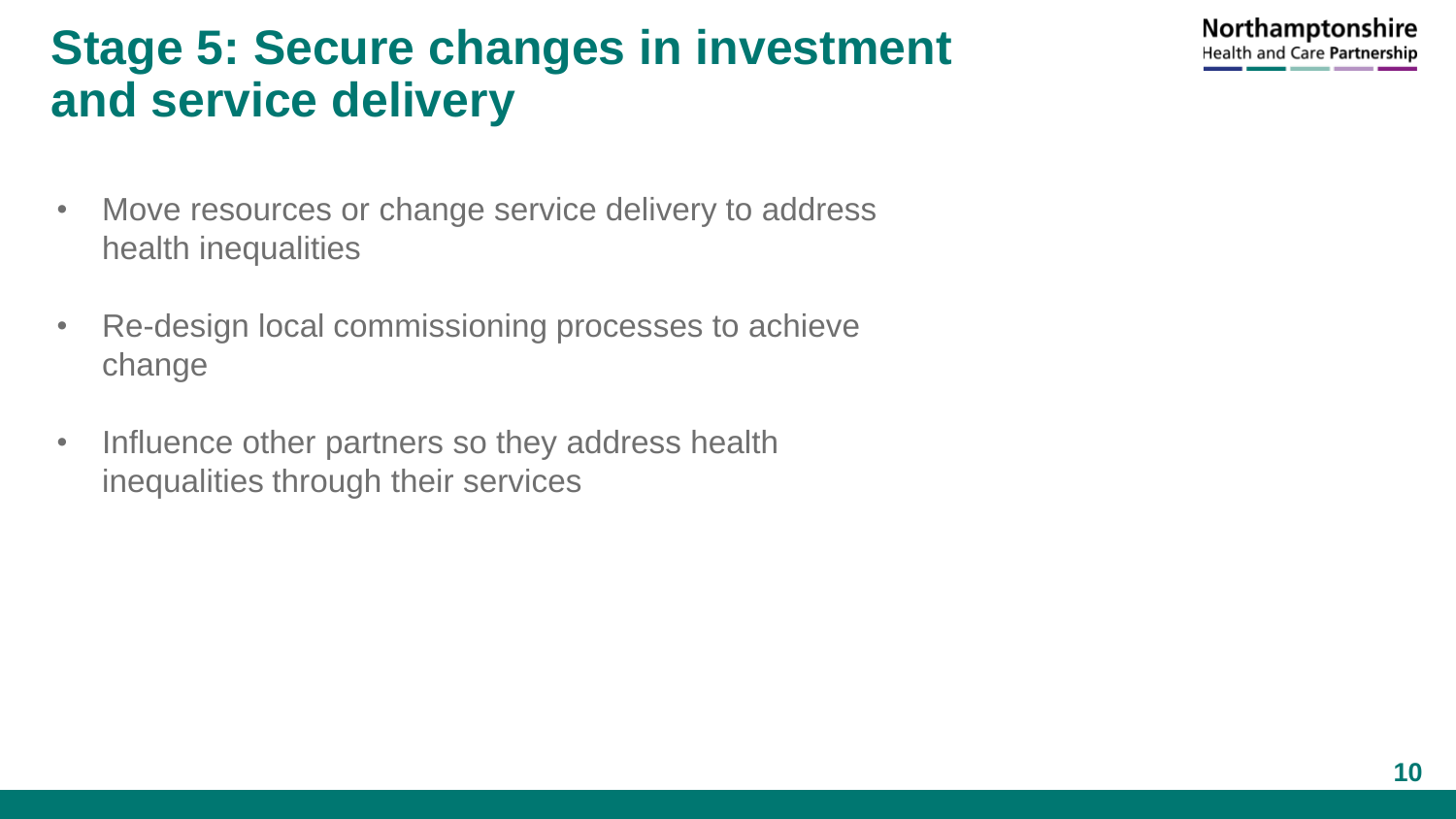# <span id="page-10-0"></span>**Stage 6: Review progress and assess impact**

- Use programme boards as a tool for sharing learning, agreeing and monitoring action plans
- Develop measures to check that the action taken is having the desired impact, consider local indicators and regional indicators
- Set up a plan for ongoing evaluation process, with progress on narrowing health inequalities kept under review
- Have a regular progress and impact assessment to ensure that the action taken is having the desired effect
- Evaluate the changes your action have made are sufficient to reduce local health inequalities



**Northamptonshire Health and Care Partnership**